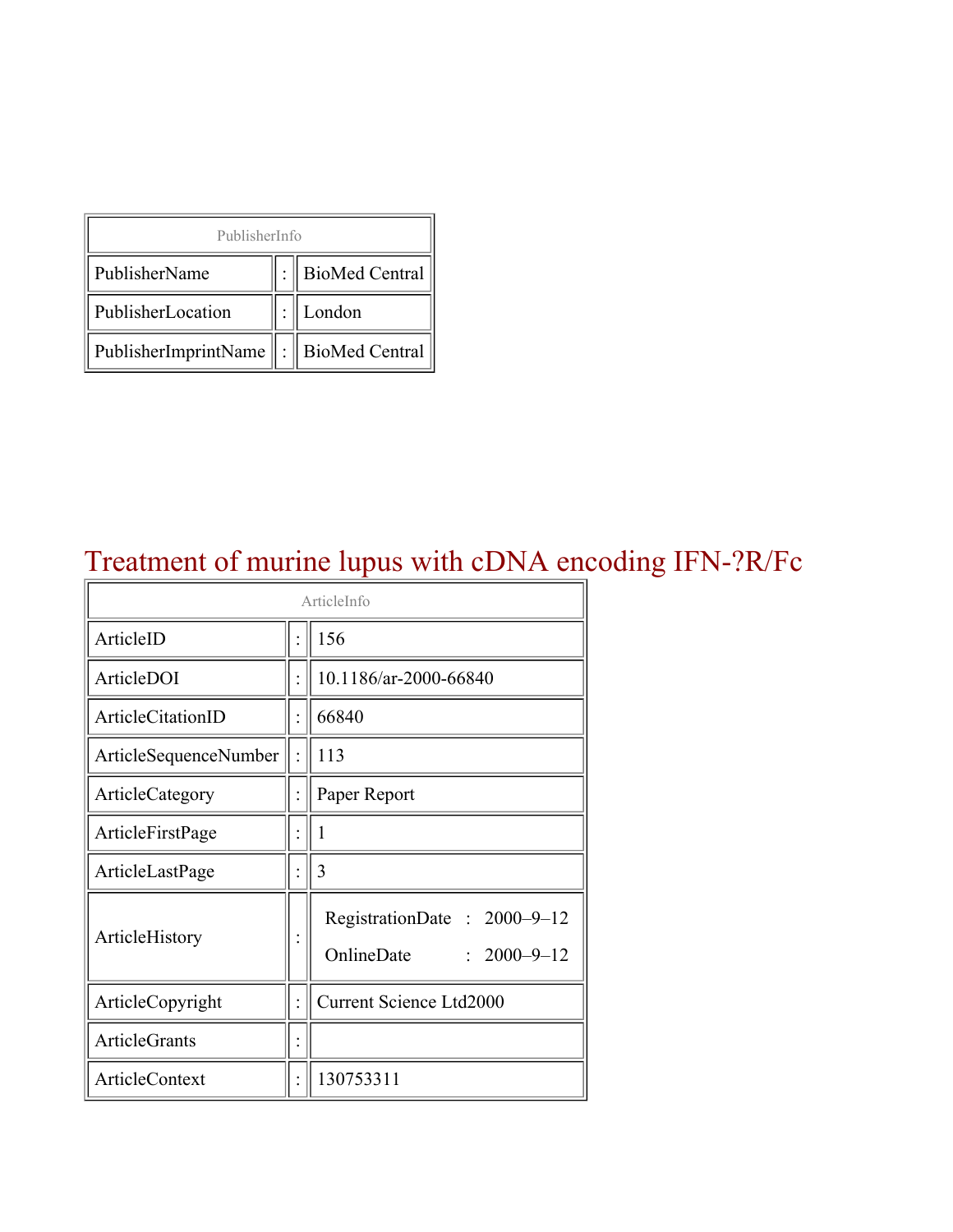Aff1 Imperial College School of Medicine, London

#### Keywords

IFN-?, lupus,Fc fusion protein, IFN-?R, plasmid gene therapy

# Context

Increased levels of IFN-? have been observed in both lupus-prone mice and humans and are thought to be central to disease progression: lupus-prone mice treated with IFN-? exhibit accelerated disease, whereas those treated with an anti-IFN-? antibody have a delayed disease onset. Furthermore, deletion of either the IFN-? or IFN-? receptor (IFN-?R) genes in lupus-prone mice significantly decreases the humoral and histological characteristics of the disease. The present study describes a novel therapeutic intervention whereby the disease-promoting effects of IFN-? are blocked by the expression of an IFN- ?R/IgG1Fc fusion protein. To evaluate whether intramuscular injections of a plasmid containing cDNA that encodes IFN-?R/IgG1Fc can retard lupus development and progression in lupus-prone mice.

# Significant findings

MRL-Fas<sup>lpr</sup> mice were injected with either VR1255-IFN-?R/Fc or VR1255 plasmids at monthly intervals up to 6 months of age and then bimonthly. Serum levels of IFN-?R/Fc in mice injected without electroporation were undetectable 6 weeks after two injections, whereas those injected together with electroporation exhibited a mean level of 144 ng/ml. The *in vivo* blocking activity of the expressed receptor was ascertained by measuring serum IFN-? levels at the time of death. Mice injected with the active plasmid without electroporation had half the level of IFN-? compared to control animals, while injection of the active plasmid plus electroporation reduced IFN-? levels to 10-25%. A survival rate of 100% was observed at 14 months where the injections plus electroporation were initiated at 4 months (diseased), while this dropped to 90% when initiated at 1 month (pre-disease). Injection of the active plasmid plus electroporation at 4 months resulted in a significant reduction in the levels of both polyclonal IgG2a and anti-chromatin autoantibody subclass IgG2a. Lymphoid hyperplasia, glomerulonephritis and blood urea nitrogen levels were reduced in treated animals and fewer infiltrating macrophages and T cells were observed within the kidneys. Decreased kidney IgG deposits together with lower expression of MHC class II, ICAM-1 and MCP-1 were also noted in the active plasmid treated mice.